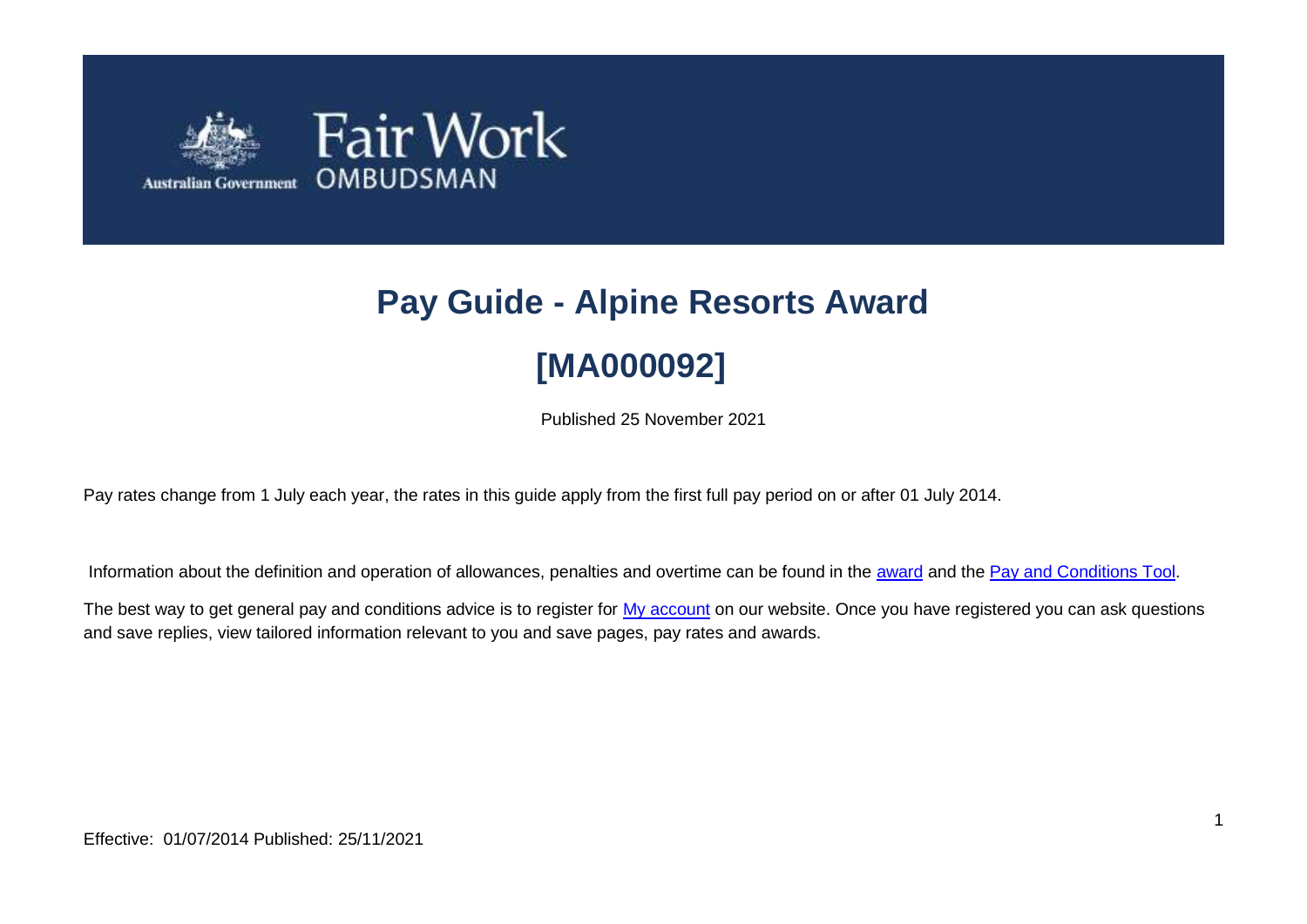## **Rates of pay**

#### **Adult - Full-time**

| <b>Classification</b>            | <b>Hourly pay</b> | Overtime -    | Overtime -    | <b>Public</b> | <b>Delayed</b> | <b>Delayed</b>  | <b>Working on</b> |
|----------------------------------|-------------------|---------------|---------------|---------------|----------------|-----------------|-------------------|
|                                  | rate              | first 2 hours | after 2 hours | holiday       | meal break -   | meal break -    | rostered day      |
|                                  |                   |               |               |               | first 2 hours  | after the first | off               |
|                                  |                   |               |               |               |                | two hours       |                   |
| Resort worker trainee            | \$16.86           | \$25.29       | \$33.72       | \$42.15       | \$25.29        | \$33.72         | \$25.29           |
| Resort worker level 1            | \$17.36           | \$26.04       | \$34.72       | \$43.40       | \$26.04        | \$34.72         | \$26.04           |
| Resort worker level 2            | \$18.03           | \$27.05       | \$36.06       | \$45.08       | \$27.05        | \$36.06         | \$27.05           |
| Resort worker level 3            | \$18.64           | \$27.96       | \$37.28       | \$46.60       | \$27.96        | \$37.28         | \$27.96           |
| Resort worker level 4            | \$19.63           | \$29.45       | \$39.26       | \$49.08       | \$29.45        | \$39.26         | \$29.45           |
| Resort worker level 5            | \$20.26           | \$30.39       | \$40.52       | \$50.65       | \$30.39        | \$40.52         | \$30.39           |
| Resort worker level 6            | \$20.88           | \$31.32       | \$41.76       | \$52.20       | \$31.32        | \$41.76         | \$31.32           |
| Resort worker level 7            | \$21.43           | \$32.15       | \$42.86       | \$53.58       | \$32.15        | \$42.86         | \$32.15           |
| Snowsports instructor category A | \$26.86           | N/A           | N/A           | N/A           | \$40.29        | \$53.72         | \$40.29           |
| Snowsports instructor category B | \$24.15           | N/A           | N/A           | N/A           | \$36.23        | \$48.30         | \$36.23           |
| Snowsports instructor category C | \$21.47           | N/A           | N/A           | N/A           | \$32.21        | \$42.94         | \$32.21           |
| Snowsports instructor category D | \$18.77           | N/A           | N/A           | N/A           | \$28.16        | \$37.54         | \$28.16           |
| Snowsports instructor category E | \$17.87           | N/A           | N/A           | N/A           | \$26.81        | \$35.74         | \$26.81           |
| <b>Seasonal employees</b>        |                   |               |               |               |                |                 |                   |
| Resort worker trainee            | \$18.26           | \$27.39       | \$36.52       | \$45.65       | \$27.39        | \$36.52         | N/A               |
| Resort worker level 1            | \$18.81           | \$28.22       | \$37.62       | \$47.03       | \$28.22        | \$37.62         | N/A               |
| Resort worker level 2            | \$19.53           | \$29.30       | \$39.06       | \$48.83       | \$29.30        | \$39.06         | N/A               |
| Resort worker level 3            | \$20.19           | \$30.29       | \$40.38       | \$50.48       | \$30.29        | \$40.38         | N/A               |
| Resort worker level 4            | \$21.27           | \$31.91       | \$42.54       | \$53.18       | \$31.91        | \$42.54         | N/A               |
| Resort worker level 5            | \$21.95           | \$32.93       | \$43.90       | \$54.88       | \$32.93        | \$43.90         | N/A               |
| Resort worker level 6            | \$22.62           | \$33.93       | \$45.24       | \$56.55       | \$33.93        | \$45.24         | N/A               |
| Resort worker level 7            | \$23.22           | \$34.83       | \$46.44       | \$58.05       | \$34.83        | \$46.44         | N/A               |
| Snowsports instructor category A | \$29.10           | N/A           | N/A           | N/A           | \$43.65        | \$58.20         | N/A               |
| Snowsports instructor category B | \$26.16           | N/A           | N/A           | N/A           | \$39.24        | \$52.32         | N/A               |
| Snowsports instructor category C | \$23.26           | N/A           | N/A           | N/A           | \$34.89        | \$46.52         | N/A               |
| Snowsports instructor category D | \$20.33           | N/A           | N/A           | N/A           | \$30.50        | \$40.66         | N/A               |
| Snowsports instructor category E | \$19.36           | N/A           | N/A           | N/A           | \$29.04        | \$38.72         | N/A               |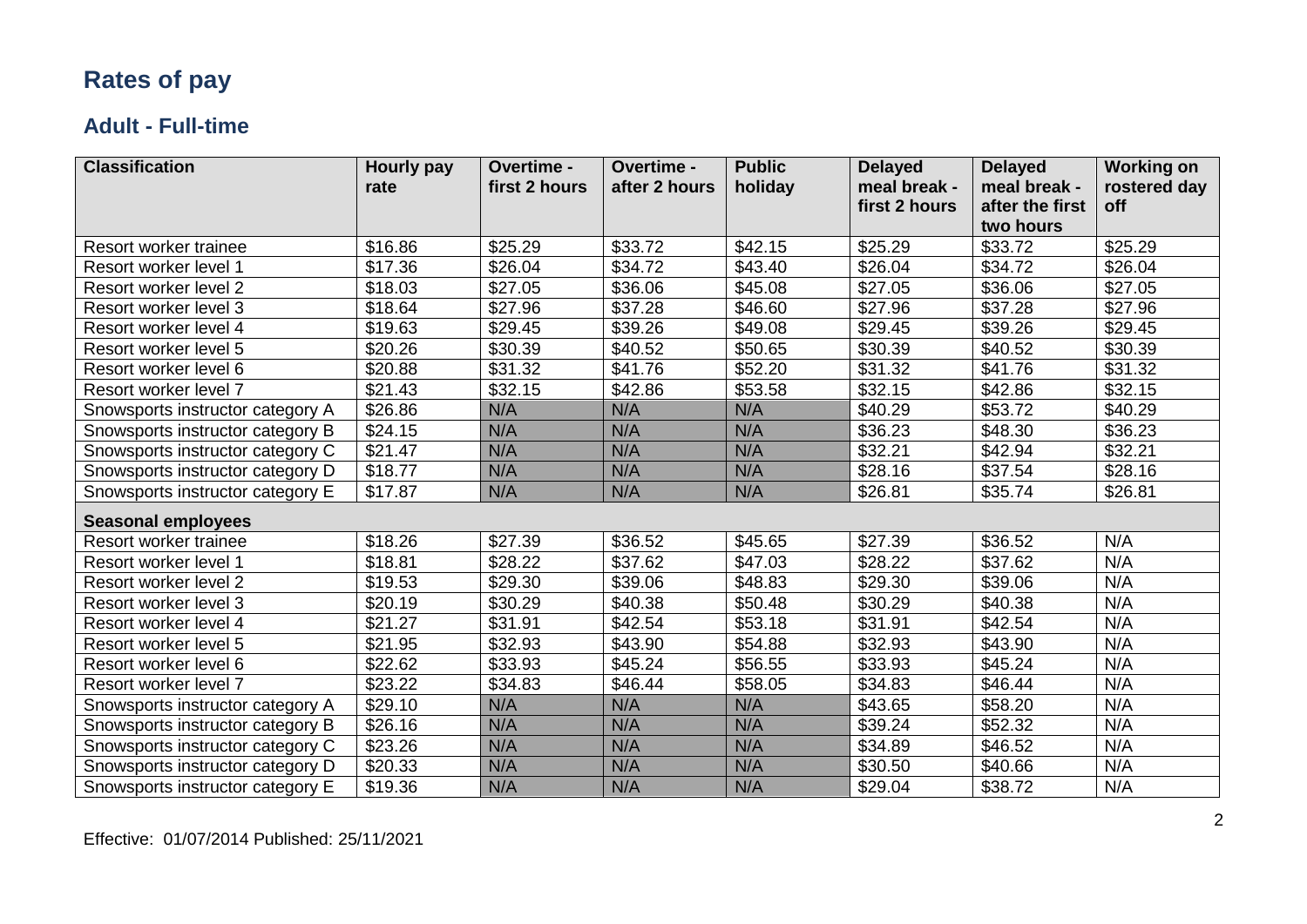#### **Adult - Part-time**

| <b>Classification</b>            | Hourly pay rate | <b>Overtime - first</b><br>2 hours | <b>Overtime - after</b><br>2 hours | <b>Public holiday</b> | <b>Delayed meal</b><br>break - first 2 | <b>Delayed meal</b><br>break - after |
|----------------------------------|-----------------|------------------------------------|------------------------------------|-----------------------|----------------------------------------|--------------------------------------|
|                                  |                 |                                    |                                    |                       | hours                                  | the first two                        |
|                                  |                 |                                    |                                    |                       |                                        | hours                                |
| Resort worker trainee            | \$16.86         | \$25.29                            | \$33.72                            | \$42.15               | \$25.29                                | \$33.72                              |
| Resort worker level 1            | \$17.36         | \$26.04                            | \$34.72                            | \$43.40               | \$26.04                                | \$34.72                              |
| Resort worker level 2            | \$18.03         | \$27.05                            | \$36.06                            | \$45.08               | \$27.05                                | \$36.06                              |
| Resort worker level 3            | \$18.64         | \$27.96                            | \$37.28                            | \$46.60               | \$27.96                                | \$37.28                              |
| Resort worker level 4            | \$19.63         | \$29.45                            | \$39.26                            | \$49.08               | \$29.45                                | \$39.26                              |
| Resort worker level 5            | \$20.26         | \$30.39                            | \$40.52                            | \$50.65               | \$30.39                                | \$40.52                              |
| Resort worker level 6            | \$20.88         | \$31.32                            | \$41.76                            | \$52.20               | \$31.32                                | \$41.76                              |
| Resort worker level 7            | \$21.43         | \$32.15                            | \$42.86                            | \$53.58               | \$32.15                                | \$42.86                              |
| Snowsports instructor category A | \$26.86         | N/A                                | N/A                                | N/A                   | \$40.29                                | \$53.72                              |
| Snowsports instructor category B | \$24.15         | N/A                                | N/A                                | N/A                   | \$36.23                                | \$48.30                              |
| Snowsports instructor category C | \$21.47         | N/A                                | N/A                                | N/A                   | \$32.21                                | \$42.94                              |
| Snowsports instructor category D | \$18.77         | N/A                                | N/A                                | N/A                   | $\overline{$}28.16$                    | \$37.54                              |
| Snowsports instructor category E | \$17.87         | N/A                                | N/A                                | N/A                   | \$26.81                                | \$35.74                              |
| <b>Seasonal employees</b>        |                 |                                    |                                    |                       |                                        |                                      |
| Resort worker trainee            | \$18.26         | \$27.39                            | \$36.52                            | \$45.65               | \$27.39                                | \$36.52                              |
| Resort worker level 1            | \$18.81         | \$28.22                            | \$37.62                            | \$47.03               | \$28.22                                | \$37.62                              |
| Resort worker level 2            | \$19.53         | \$29.30                            | \$39.06                            | \$48.83               | \$29.30                                | \$39.06                              |
| Resort worker level 3            | \$20.19         | \$30.29                            | \$40.38                            | \$50.48               | \$30.29                                | \$40.38                              |
| Resort worker level 4            | \$21.27         | \$31.91                            | \$42.54                            | \$53.18               | \$31.91                                | \$42.54                              |
| Resort worker level 5            | \$21.95         | \$32.93                            | \$43.90                            | \$54.88               | \$32.93                                | \$43.90                              |
| Resort worker level 6            | \$22.62         | \$33.93                            | \$45.24                            | \$56.55               | \$33.93                                | \$45.24                              |
| Resort worker level 7            | \$23.22         | \$34.83                            | \$46.44                            | \$58.05               | \$34.83                                | \$46.44                              |
| Snowsports instructor category A | \$29.10         | N/A                                | N/A                                | N/A                   | \$43.65                                | \$58.20                              |
| Snowsports instructor category B | \$26.16         | N/A                                | N/A                                | N/A                   | \$39.24                                | \$52.32                              |
| Snowsports instructor category C | \$23.26         | N/A                                | N/A                                | N/A                   | \$34.89                                | \$46.52                              |
| Snowsports instructor category D | \$20.33         | N/A                                | N/A                                | N/A                   | \$30.50                                | \$40.66                              |
| Snowsports instructor category E | \$19.36         | N/A                                | N/A                                | N/A                   | \$29.04                                | \$38.72                              |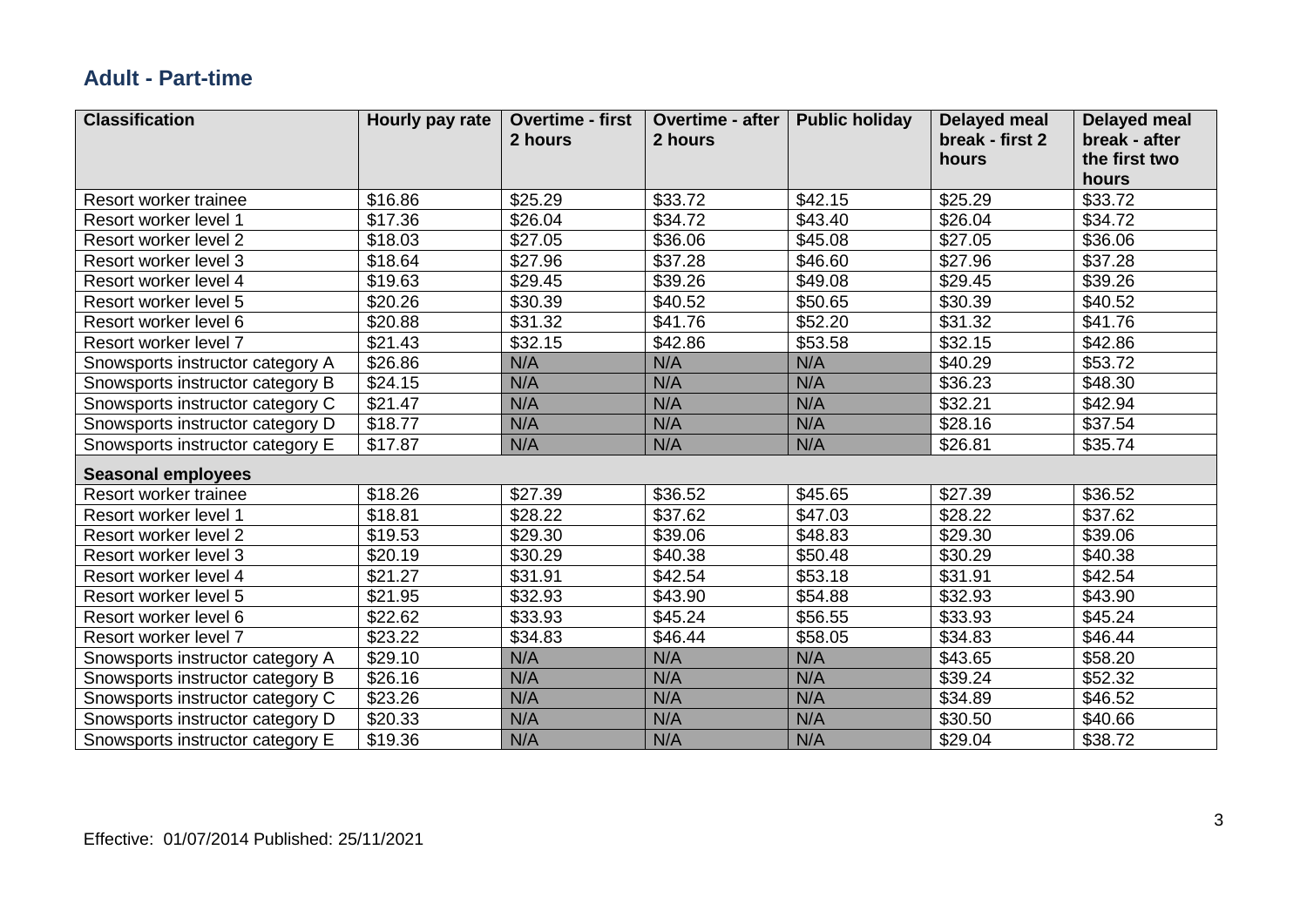#### **Adult - Casual**

| <b>Classification</b>            | Hourly pay rate | <b>Public holiday</b> | Delayed meal break -<br>first 2 hours | Delayed meal break -<br>after the first two hours |
|----------------------------------|-----------------|-----------------------|---------------------------------------|---------------------------------------------------|
| Resort worker trainee            | \$21.08         | \$42.15               | \$29.51                               | \$37.94                                           |
| Resort worker level 1            | \$21.70         | \$43.40               | \$30.38                               | \$39.06                                           |
| Resort worker level 2            | \$22.54         | \$45.08               | \$31.55                               | \$40.57                                           |
| Resort worker level 3            | \$23.30         | \$46.60               | \$32.62                               | \$41.94                                           |
| Resort worker level 4            | \$24.54         | \$49.08               | \$34.35                               | \$44.17                                           |
| Resort worker level 5            | \$25.33         | \$50.65               | \$35.46                               | \$45.59                                           |
| Resort worker level 6            | \$26.10         | \$52.20               | \$36.54                               | \$46.98                                           |
| Resort worker level 7            | \$26.79         | \$53.58               | \$37.50                               | \$48.22                                           |
| Snowsports instructor category A | \$33.58         | N/A                   | \$47.01                               | \$60.44                                           |
| Snowsports instructor category B | \$30.19         | N/A                   | \$42.26                               | \$54.34                                           |
| Snowsports instructor category C | \$26.84         | N/A                   | \$37.57                               | \$48.31                                           |
| Snowsports instructor category D | \$23.46         | N/A                   | \$32.85                               | \$42.23                                           |
| Snowsports instructor category E | \$22.34         | N/A                   | \$31.27                               | \$40.21                                           |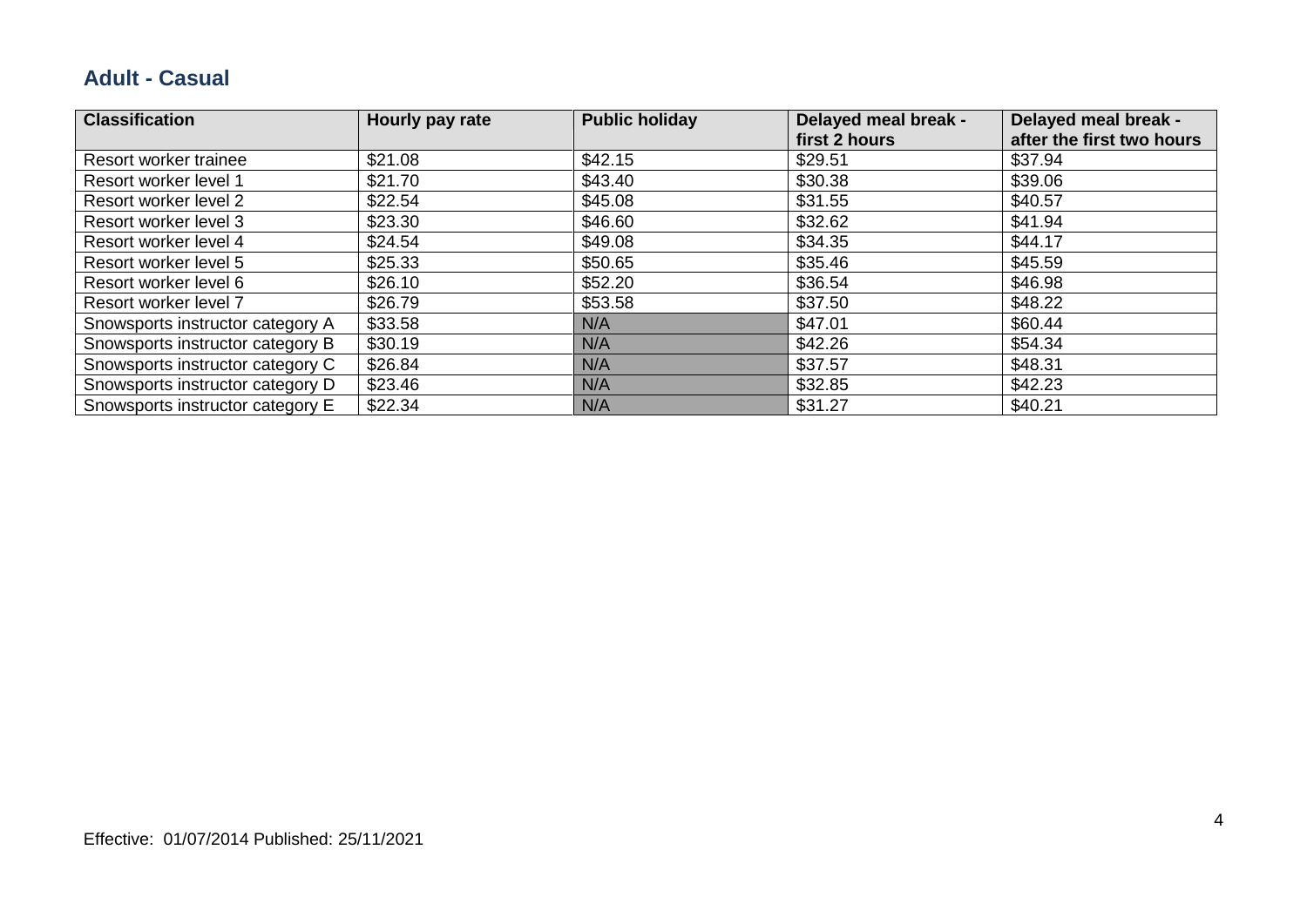#### **Junior - Full-time - 17 years and under**

| <b>Classification</b>            | <b>Hourly pay</b><br>rate | Overtime -<br>first 2 hours | Overtime -<br>after 2 hours | <b>Public</b><br>holiday | <b>Delayed</b><br>meal break - | <b>Delayed</b><br>meal break - | <b>Working on</b><br>rostered day |
|----------------------------------|---------------------------|-----------------------------|-----------------------------|--------------------------|--------------------------------|--------------------------------|-----------------------------------|
|                                  |                           |                             |                             |                          | first 2 hours                  | after the first                | off                               |
|                                  |                           |                             |                             |                          |                                | two hours                      |                                   |
| Resort worker trainee            | \$11.80                   | \$17.70                     | \$23.60                     | \$29.50                  | \$17.70                        | \$23.60                        | \$17.70                           |
| Resort worker level 1            | \$12.20                   | \$18.30                     | \$24.40                     | \$30.50                  | \$18.30                        | \$24.40                        | \$18.30                           |
| Resort worker level 2            | \$12.60                   | \$18.90                     | \$25.20                     | \$31.50                  | \$18.90                        | \$25.20                        | \$18.90                           |
| Resort worker level 3            | \$13.00                   | \$19.50                     | \$26.00                     | \$32.50                  | \$19.50                        | \$26.00                        | \$19.50                           |
| Resort worker level 4            | \$13.70                   | \$20.55                     | \$27.40                     | \$34.25                  | \$20.55                        | \$27.40                        | \$20.55                           |
| Resort worker level 5            | \$14.20                   | \$21.30                     | \$28.40                     | \$35.50                  | \$21.30                        | \$28.40                        | \$21.30                           |
| Resort worker level 6            | \$14.60                   | \$21.90                     | \$29.20                     | \$36.50                  | \$21.90                        | \$29.20                        | \$21.90                           |
| Resort worker level 7            | \$15.00                   | \$22.50                     | \$30.00                     | \$37.50                  | \$22.50                        | \$30.00                        | \$22.50                           |
| Snowsports instructor category A | \$18.80                   | N/A                         | N/A                         | N/A                      | \$28.20                        | \$37.60                        | \$28.20                           |
| Snowsports instructor category B | \$16.90                   | N/A                         | N/A                         | N/A                      | \$25.35                        | \$33.80                        | \$25.35                           |
| Snowsports instructor category C | \$15.00                   | N/A                         | N/A                         | N/A                      | \$22.50                        | \$30.00                        | \$22.50                           |
| Snowsports instructor category D | \$13.10                   | N/A                         | N/A                         | N/A                      | \$19.65                        | \$26.20                        | \$19.65                           |
| Snowsports instructor category E | \$12.50                   | N/A                         | N/A                         | N/A                      | \$18.75                        | \$25.00                        | \$18.75                           |
| <b>Seasonal employees</b>        |                           |                             |                             |                          |                                |                                |                                   |
| Resort worker trainee            | \$12.80                   | \$19.20                     | \$25.60                     | \$32.00                  | \$19.20                        | \$25.60                        | N/A                               |
| Resort worker level 1            | \$13.20                   | \$19.80                     | \$26.40                     | \$33.00                  | \$19.80                        | \$26.40                        | N/A                               |
| Resort worker level 2            | \$13.70                   | \$20.55                     | \$27.40                     | \$34.25                  | \$20.55                        | \$27.40                        | N/A                               |
| Resort worker level 3            | \$14.10                   | \$21.15                     | \$28.20                     | \$35.25                  | \$21.15                        | \$28.20                        | N/A                               |
| Resort worker level 4            | \$14.90                   | \$22.35                     | \$29.80                     | \$37.25                  | \$22.35                        | \$29.80                        | N/A                               |
| Resort worker level 5            | \$15.40                   | \$23.10                     | \$30.80                     | \$38.50                  | \$23.10                        | \$30.80                        | N/A                               |
| Resort worker level 6            | \$15.80                   | \$23.70                     | \$31.60                     | \$39.50                  | \$23.70                        | \$31.60                        | N/A                               |
| Resort worker level 7            | \$16.30                   | \$24.45                     | \$32.60                     | \$40.75                  | \$24.45                        | \$32.60                        | N/A                               |
| Snowsports instructor category A | \$20.40                   | N/A                         | N/A                         | N/A                      | \$30.60                        | \$40.80                        | N/A                               |
| Snowsports instructor category B | \$18.30                   | N/A                         | N/A                         | N/A                      | \$27.45                        | \$36.60                        | N/A                               |
| Snowsports instructor category C | \$16.30                   | N/A                         | N/A                         | N/A                      | \$24.45                        | \$32.60                        | N/A                               |
| Snowsports instructor category D | \$14.20                   | N/A                         | N/A                         | N/A                      | \$21.30                        | \$28.40                        | N/A                               |
| Snowsports instructor category E | \$13.60                   | N/A                         | N/A                         | N/A                      | \$20.40                        | \$27.20                        | N/A                               |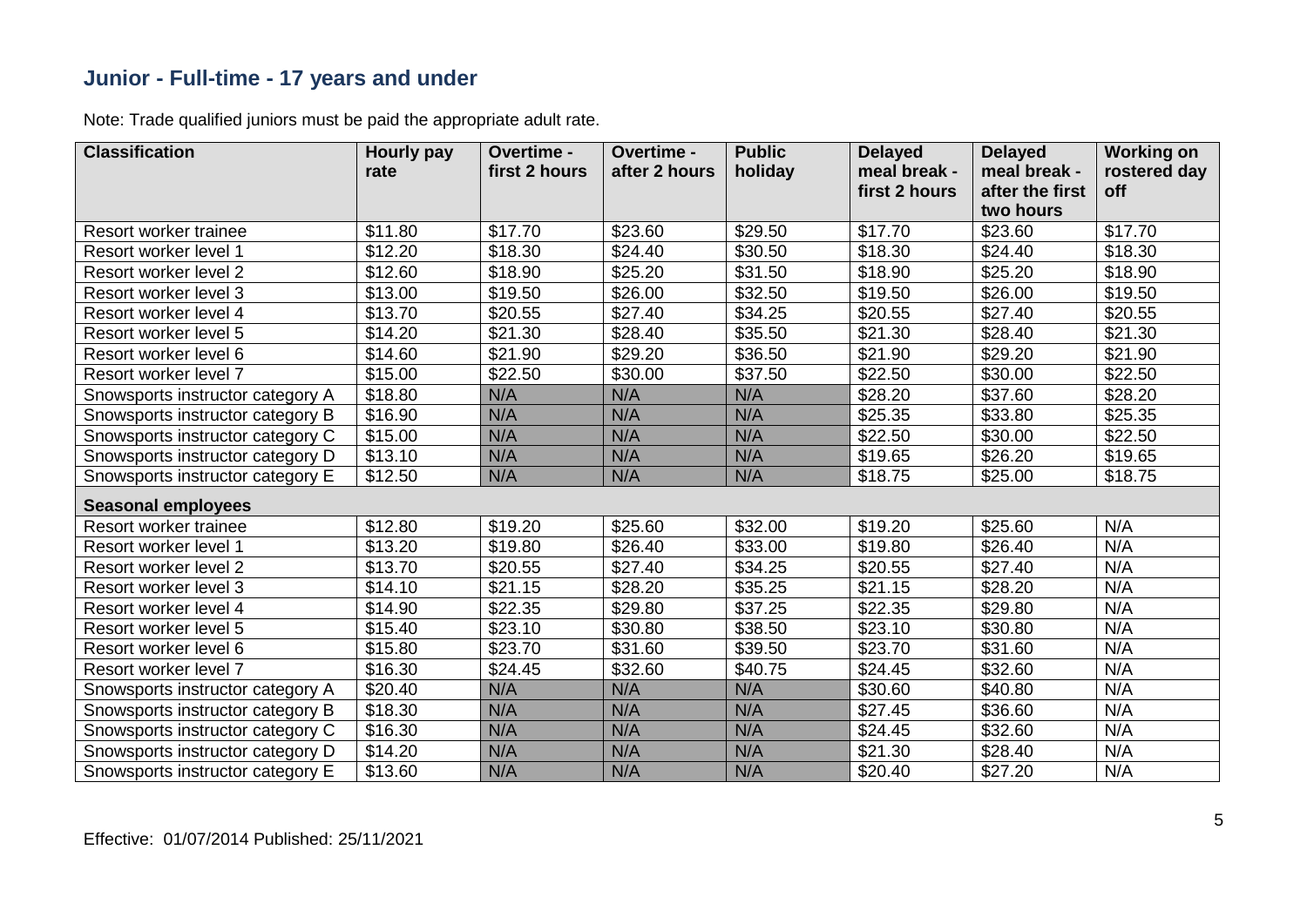#### **Junior - Full-time - 18 years**

| <b>Classification</b>            | <b>Hourly pay</b><br>rate | Overtime -<br>first 2 hours | Overtime -<br>after 2 hours | <b>Public</b><br>holiday | <b>Delayed</b><br>meal break -<br>first 2 hours | <b>Delayed</b><br>meal break -<br>after the first | <b>Working on</b><br>rostered day<br>off |
|----------------------------------|---------------------------|-----------------------------|-----------------------------|--------------------------|-------------------------------------------------|---------------------------------------------------|------------------------------------------|
|                                  |                           |                             |                             |                          |                                                 | two hours                                         |                                          |
| Resort worker trainee            | \$13.50                   | \$20.25                     | \$27.00                     | \$33.75                  | \$20.25                                         | \$27.00                                           | \$20.25                                  |
| Resort worker level 1            | \$13.90                   | \$20.85                     | \$27.80                     | \$34.75                  | \$20.85                                         | \$27.80                                           | \$20.85                                  |
| Resort worker level 2            | \$14.40                   | \$21.60                     | \$28.80                     | \$36.00                  | \$21.60                                         | \$28.80                                           | \$21.60                                  |
| Resort worker level 3            | \$14.90                   | \$22.35                     | \$29.80                     | \$37.25                  | \$22.35                                         | \$29.80                                           | \$22.35                                  |
| Resort worker level 4            | \$15.70                   | \$23.55                     | \$31.40                     | \$39.25                  | \$23.55                                         | \$31.40                                           | \$23.55                                  |
| Resort worker level 5            | \$16.20                   | \$24.30                     | \$32.40                     | \$40.50                  | \$24.30                                         | \$32.40                                           | \$24.30                                  |
| Resort worker level 6            | \$16.70                   | \$25.05                     | \$33.40                     | \$41.75                  | \$25.05                                         | \$33.40                                           | \$25.05                                  |
| Resort worker level 7            | \$17.10                   | \$25.65                     | \$34.20                     | \$42.75                  | \$25.65                                         | \$34.20                                           | \$25.65                                  |
| Snowsports instructor category A | \$21.50                   | N/A                         | N/A                         | N/A                      | \$32.25                                         | \$43.00                                           | \$32.25                                  |
| Snowsports instructor category B | \$19.30                   | N/A                         | N/A                         | N/A                      | \$28.95                                         | \$38.60                                           | \$28.95                                  |
| Snowsports instructor category C | \$17.20                   | N/A                         | N/A                         | N/A                      | \$25.80                                         | \$34.40                                           | \$25.80                                  |
| Snowsports instructor category D | \$15.00                   | N/A                         | N/A                         | N/A                      | \$22.50                                         | \$30.00                                           | \$22.50                                  |
| Snowsports instructor category E | \$14.30                   | N/A                         | N/A                         | N/A                      | \$21.45                                         | \$28.60                                           | \$21.45                                  |
| <b>Seasonal employees</b>        |                           |                             |                             |                          |                                                 |                                                   |                                          |
| Resort worker trainee            | \$14.60                   | \$21.90                     | \$29.20                     | \$36.50                  | \$21.90                                         | \$29.20                                           | N/A                                      |
| Resort worker level 1            | \$15.00                   | \$22.50                     | \$30.00                     | \$37.50                  | \$22.50                                         | \$30.00                                           | N/A                                      |
| Resort worker level 2            | \$15.60                   | \$23.40                     | \$31.20                     | \$39.00                  | \$23.40                                         | \$31.20                                           | N/A                                      |
| Resort worker level 3            | \$16.20                   | \$24.30                     | \$32.40                     | \$40.50                  | \$24.30                                         | \$32.40                                           | N/A                                      |
| Resort worker level 4            | \$17.00                   | \$25.50                     | \$34.00                     | \$42.50                  | \$25.50                                         | \$34.00                                           | N/A                                      |
| Resort worker level 5            | \$17.60                   | \$26.40                     | \$35.20                     | \$44.00                  | \$26.40                                         | \$35.20                                           | N/A                                      |
| Resort worker level 6            | \$18.10                   | \$27.15                     | \$36.20                     | \$45.25                  | \$27.15                                         | \$36.20                                           | N/A                                      |
| Resort worker level 7            | \$18.60                   | \$27.90                     | \$37.20                     | \$46.50                  | \$27.90                                         | \$37.20                                           | N/A                                      |
| Snowsports instructor category A | \$23.30                   | N/A                         | N/A                         | N/A                      | \$34.95                                         | \$46.60                                           | N/A                                      |
| Snowsports instructor category B | \$20.90                   | N/A                         | N/A                         | N/A                      | \$31.35                                         | \$41.80                                           | N/A                                      |
| Snowsports instructor category C | \$18.60                   | N/A                         | N/A                         | N/A                      | \$27.90                                         | \$37.20                                           | N/A                                      |
| Snowsports instructor category D | \$16.30                   | N/A                         | N/A                         | N/A                      | \$24.45                                         | \$32.60                                           | N/A                                      |
| Snowsports instructor category E | \$15.50                   | N/A                         | N/A                         | N/A                      | \$23.25                                         | \$31.00                                           | N/A                                      |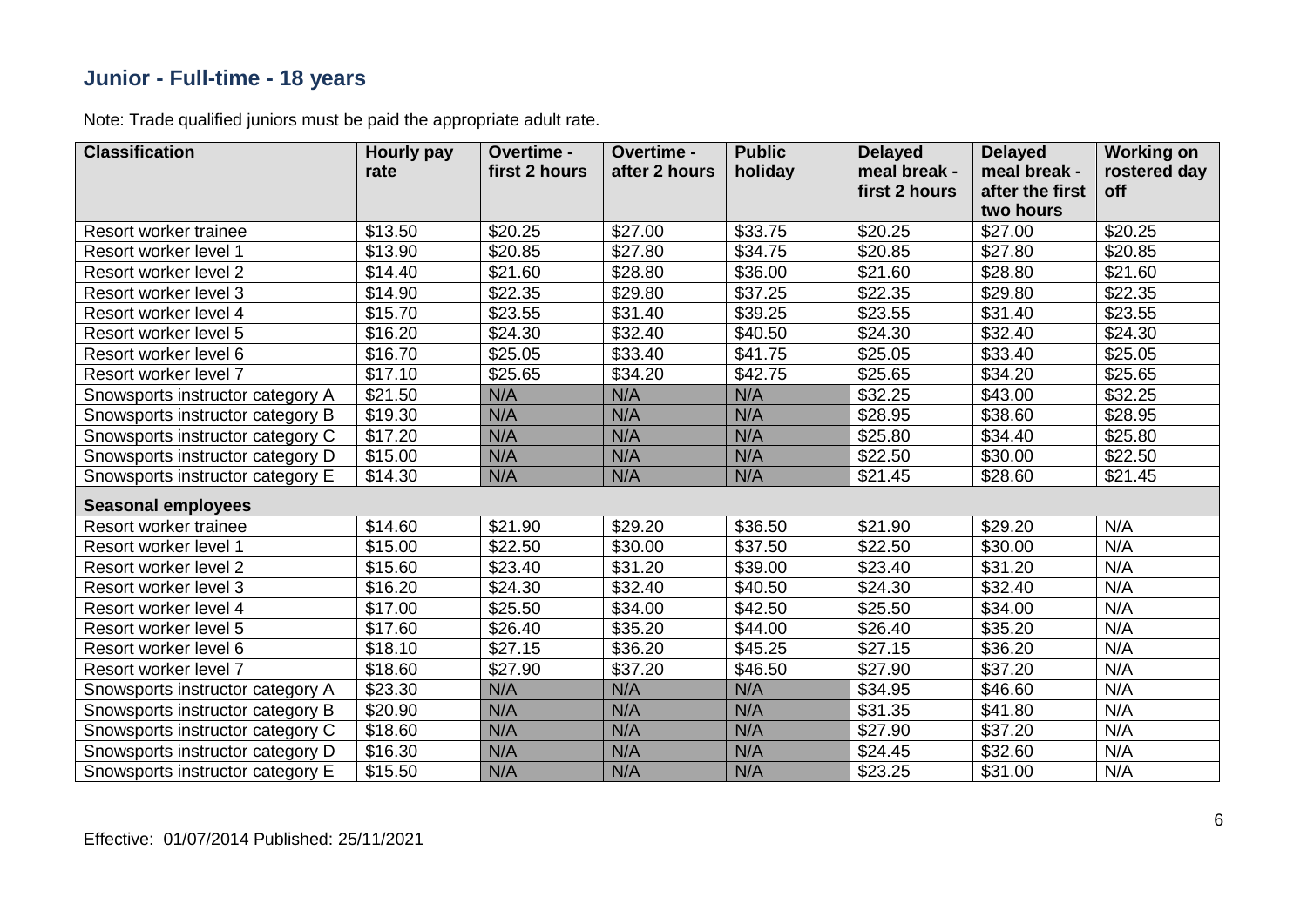#### **Junior - Part-time - 17 years and under**

| <b>Classification</b>            | Hourly pay rate | <b>Overtime - first</b><br>2 hours | <b>Overtime - after</b><br>2 hours | <b>Public holiday</b> | <b>Delayed meal</b><br>break - first 2<br>hours | <b>Delayed meal</b><br>break - after<br>the first two<br>hours |
|----------------------------------|-----------------|------------------------------------|------------------------------------|-----------------------|-------------------------------------------------|----------------------------------------------------------------|
| Resort worker trainee            | \$11.80         | \$17.70                            | \$23.60                            | \$29.50               | \$17.70                                         | \$23.60                                                        |
| Resort worker level 1            | \$12.20         | \$18.30                            | \$24.40                            | \$30.50               | \$18.30                                         | \$24.40                                                        |
| Resort worker level 2            | \$12.60         | \$18.90                            | \$25.20                            | \$31.50               | \$18.90                                         | \$25.20                                                        |
| Resort worker level 3            | \$13.00         | \$19.50                            | \$26.00                            | \$32.50               | \$19.50                                         | \$26.00                                                        |
| Resort worker level 4            | \$13.70         | \$20.55                            | \$27.40                            | \$34.25               | \$20.55                                         | \$27.40                                                        |
| Resort worker level 5            | \$14.20         | \$21.30                            | \$28.40                            | \$35.50               | \$21.30                                         | \$28.40                                                        |
| Resort worker level 6            | \$14.60         | \$21.90                            | \$29.20                            | \$36.50               | \$21.90                                         | \$29.20                                                        |
| Resort worker level 7            | \$15.00         | \$22.50                            | \$30.00                            | \$37.50               | \$22.50                                         | \$30.00                                                        |
| Snowsports instructor category A | \$18.80         | N/A                                | N/A                                | N/A                   | \$28.20                                         | \$37.60                                                        |
| Snowsports instructor category B | \$16.90         | N/A                                | N/A                                | N/A                   | \$25.35                                         | \$33.80                                                        |
| Snowsports instructor category C | \$15.00         | N/A                                | N/A                                | N/A                   | \$22.50                                         | \$30.00                                                        |
| Snowsports instructor category D | \$13.10         | N/A                                | N/A                                | N/A                   | \$19.65                                         | \$26.20                                                        |
| Snowsports instructor category E | \$12.50         | N/A                                | N/A                                | N/A                   | \$18.75                                         | \$25.00                                                        |
| <b>Seasonal employees</b>        |                 |                                    |                                    |                       |                                                 |                                                                |
| Resort worker trainee            | \$12.80         | \$19.20                            | \$25.60                            | \$32.00               | \$19.20                                         | \$25.60                                                        |
| Resort worker level 1            | \$13.20         | \$19.80                            | \$26.40                            | \$33.00               | \$19.80                                         | \$26.40                                                        |
| Resort worker level 2            | \$13.70         | \$20.55                            | \$27.40                            | \$34.25               | \$20.55                                         | \$27.40                                                        |
| Resort worker level 3            | \$14.10         | \$21.15                            | \$28.20                            | \$35.25               | \$21.15                                         | \$28.20                                                        |
| Resort worker level 4            | \$14.90         | \$22.35                            | \$29.80                            | \$37.25               | \$22.35                                         | \$29.80                                                        |
| Resort worker level 5            | \$15.40         | \$23.10                            | \$30.80                            | \$38.50               | \$23.10                                         | \$30.80                                                        |
| Resort worker level 6            | \$15.80         | \$23.70                            | \$31.60                            | \$39.50               | \$23.70                                         | \$31.60                                                        |
| Resort worker level 7            | \$16.30         | \$24.45                            | \$32.60                            | \$40.75               | \$24.45                                         | \$32.60                                                        |
| Snowsports instructor category A | \$20.40         | N/A                                | N/A                                | N/A                   | \$30.60                                         | \$40.80                                                        |
| Snowsports instructor category B | \$18.30         | N/A                                | N/A                                | N/A                   | \$27.45                                         | \$36.60                                                        |
| Snowsports instructor category C | \$16.30         | N/A                                | N/A                                | N/A                   | \$24.45                                         | \$32.60                                                        |
| Snowsports instructor category D | \$14.20         | N/A                                | N/A                                | N/A                   | \$21.30                                         | \$28.40                                                        |
| Snowsports instructor category E | \$13.60         | N/A                                | N/A                                | N/A                   | \$20.40                                         | \$27.20                                                        |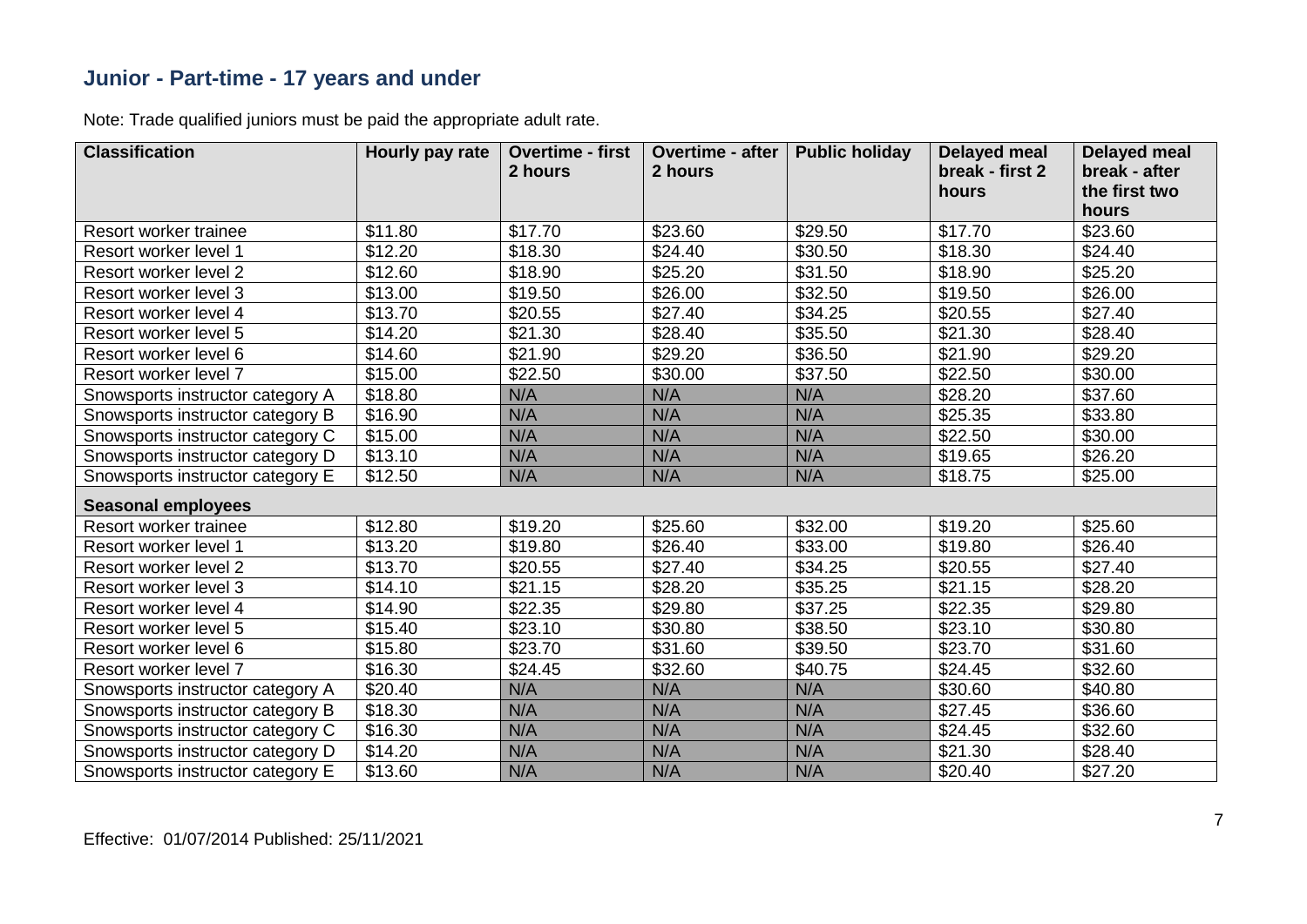#### **Junior - Part-time - 18 years**

| <b>Classification</b>            | Hourly pay rate | <b>Overtime - first</b><br>2 hours | <b>Overtime - after</b><br>2 hours | <b>Public holiday</b> | <b>Delayed meal</b><br>break - first 2<br>hours | <b>Delayed meal</b><br>break - after<br>the first two<br>hours |
|----------------------------------|-----------------|------------------------------------|------------------------------------|-----------------------|-------------------------------------------------|----------------------------------------------------------------|
| Resort worker trainee            | \$13.50         | \$20.25                            | \$27.00                            | \$33.75               | \$20.25                                         | \$27.00                                                        |
| Resort worker level 1            | \$13.90         | \$20.85                            | \$27.80                            | \$34.75               | \$20.85                                         | \$27.80                                                        |
| Resort worker level 2            | \$14.40         | \$21.60                            | \$28.80                            | \$36.00               | \$21.60                                         | \$28.80                                                        |
| Resort worker level 3            | \$14.90         | \$22.35                            | \$29.80                            | \$37.25               | \$22.35                                         | \$29.80                                                        |
| Resort worker level 4            | \$15.70         | \$23.55                            | \$31.40                            | \$39.25               | \$23.55                                         | \$31.40                                                        |
| Resort worker level 5            | \$16.20         | \$24.30                            | \$32.40                            | \$40.50               | \$24.30                                         | \$32.40                                                        |
| Resort worker level 6            | \$16.70         | \$25.05                            | \$33.40                            | \$41.75               | \$25.05                                         | \$33.40                                                        |
| Resort worker level 7            | \$17.10         | \$25.65                            | \$34.20                            | \$42.75               | \$25.65                                         | \$34.20                                                        |
| Snowsports instructor category A | \$21.50         | N/A                                | N/A                                | N/A                   | \$32.25                                         | \$43.00                                                        |
| Snowsports instructor category B | \$19.30         | N/A                                | N/A                                | N/A                   | \$28.95                                         | \$38.60                                                        |
| Snowsports instructor category C | \$17.20         | N/A                                | N/A                                | N/A                   | \$25.80                                         | \$34.40                                                        |
| Snowsports instructor category D | \$15.00         | N/A                                | N/A                                | N/A                   | \$22.50                                         | \$30.00                                                        |
| Snowsports instructor category E | \$14.30         | N/A                                | N/A                                | N/A                   | \$21.45                                         | \$28.60                                                        |
| <b>Seasonal employees</b>        |                 |                                    |                                    |                       |                                                 |                                                                |
| Resort worker trainee            | \$14.60         | \$21.90                            | \$29.20                            | \$36.50               | \$21.90                                         | \$29.20                                                        |
| Resort worker level 1            | \$15.00         | \$22.50                            | \$30.00                            | \$37.50               | \$22.50                                         | \$30.00                                                        |
| Resort worker level 2            | \$15.60         | \$23.40                            | \$31.20                            | \$39.00               | \$23.40                                         | \$31.20                                                        |
| Resort worker level 3            | \$16.20         | \$24.30                            | \$32.40                            | \$40.50               | \$24.30                                         | \$32.40                                                        |
| Resort worker level 4            | \$17.00         | \$25.50                            | \$34.00                            | \$42.50               | \$25.50                                         | \$34.00                                                        |
| Resort worker level 5            | \$17.60         | \$26.40                            | \$35.20                            | \$44.00               | \$26.40                                         | \$35.20                                                        |
| Resort worker level 6            | \$18.10         | \$27.15                            | \$36.20                            | \$45.25               | \$27.15                                         | \$36.20                                                        |
| Resort worker level 7            | \$18.60         | \$27.90                            | \$37.20                            | \$46.50               | \$27.90                                         | \$37.20                                                        |
| Snowsports instructor category A | \$23.30         | N/A                                | N/A                                | N/A                   | \$34.95                                         | \$46.60                                                        |
| Snowsports instructor category B | \$20.90         | N/A                                | N/A                                | N/A                   | \$31.35                                         | \$41.80                                                        |
| Snowsports instructor category C | \$18.60         | N/A                                | N/A                                | N/A                   | \$27.90                                         | \$37.20                                                        |
| Snowsports instructor category D | \$16.30         | N/A                                | N/A                                | N/A                   | \$24.45                                         | \$32.60                                                        |
| Snowsports instructor category E | \$15.50         | N/A                                | N/A                                | N/A                   | \$23.25                                         | \$31.00                                                        |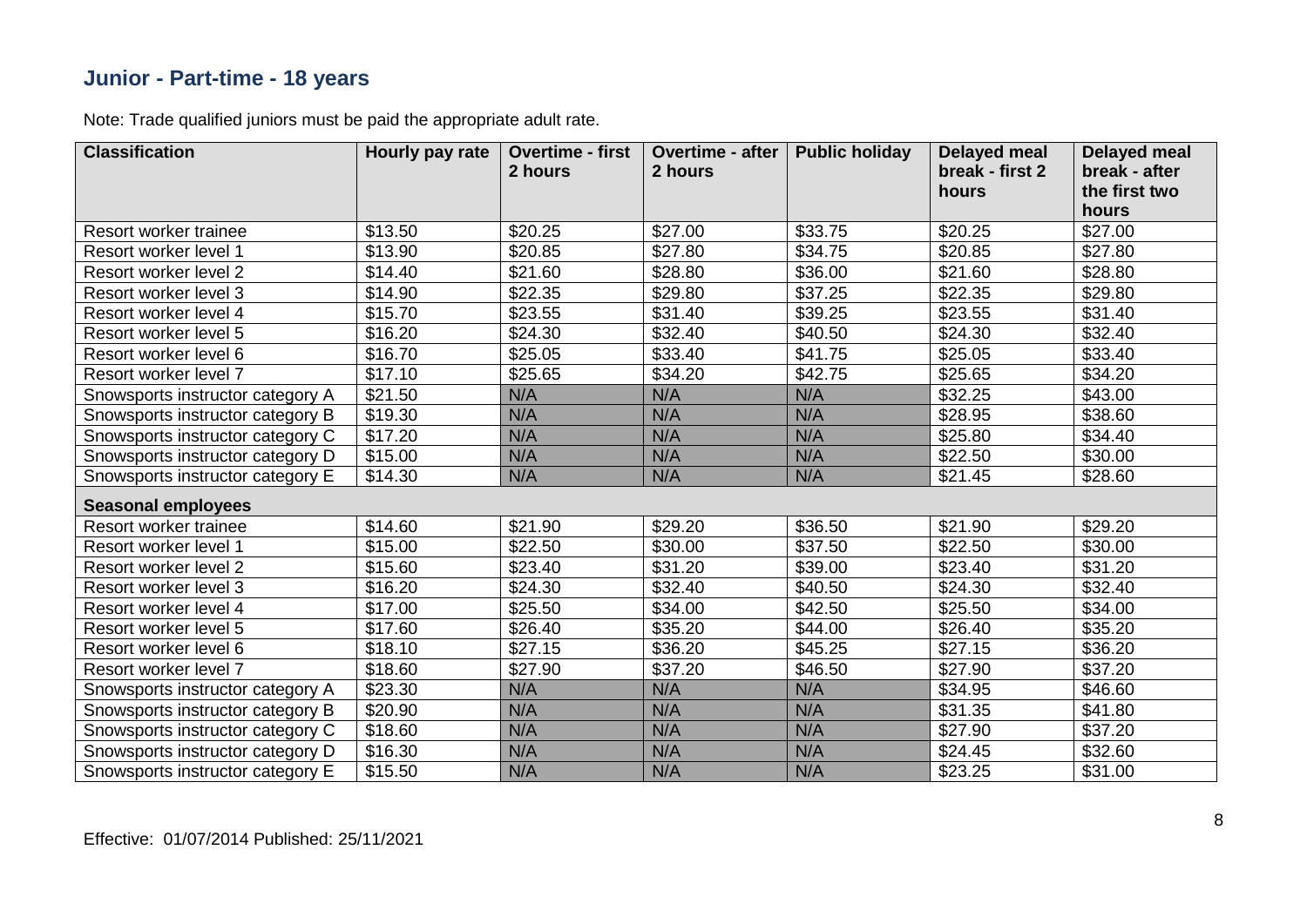#### **Junior - Casual - 17 years and under**

| <b>Classification</b>            | Hourly pay rate | <b>Public holiday</b> | Delayed meal break - | Delayed meal break -      |
|----------------------------------|-----------------|-----------------------|----------------------|---------------------------|
|                                  |                 |                       | first 2 hours        | after the first two hours |
| Resort worker trainee            | \$14.75         | \$29.50               | \$20.65              | \$26.55                   |
| Resort worker level 1            | \$15.25         | \$30.50               | \$21.35              | \$27.45                   |
| Resort worker level 2            | \$15.75         | \$31.50               | \$22.05              | \$28.35                   |
| Resort worker level 3            | \$16.25         | \$32.50               | \$22.75              | \$29.25                   |
| Resort worker level 4            | \$17.13         | \$34.25               | \$23.98              | \$30.83                   |
| Resort worker level 5            | \$17.75         | \$35.50               | \$24.85              | \$31.95                   |
| Resort worker level 6            | \$18.25         | \$36.50               | \$25.55              | \$32.85                   |
| Resort worker level 7            | \$18.75         | \$37.50               | \$26.25              | \$33.75                   |
| Snowsports instructor category A | \$23.50         | N/A                   | \$32.90              | \$42.30                   |
| Snowsports instructor category B | \$21.13         | N/A                   | \$29.58              | \$38.03                   |
| Snowsports instructor category C | \$18.75         | N/A                   | \$26.25              | \$33.75                   |
| Snowsports instructor category D | \$16.38         | N/A                   | \$22.93              | \$29.48                   |
| Snowsports instructor category E | \$15.63         | N/A                   | \$21.88              | \$28.13                   |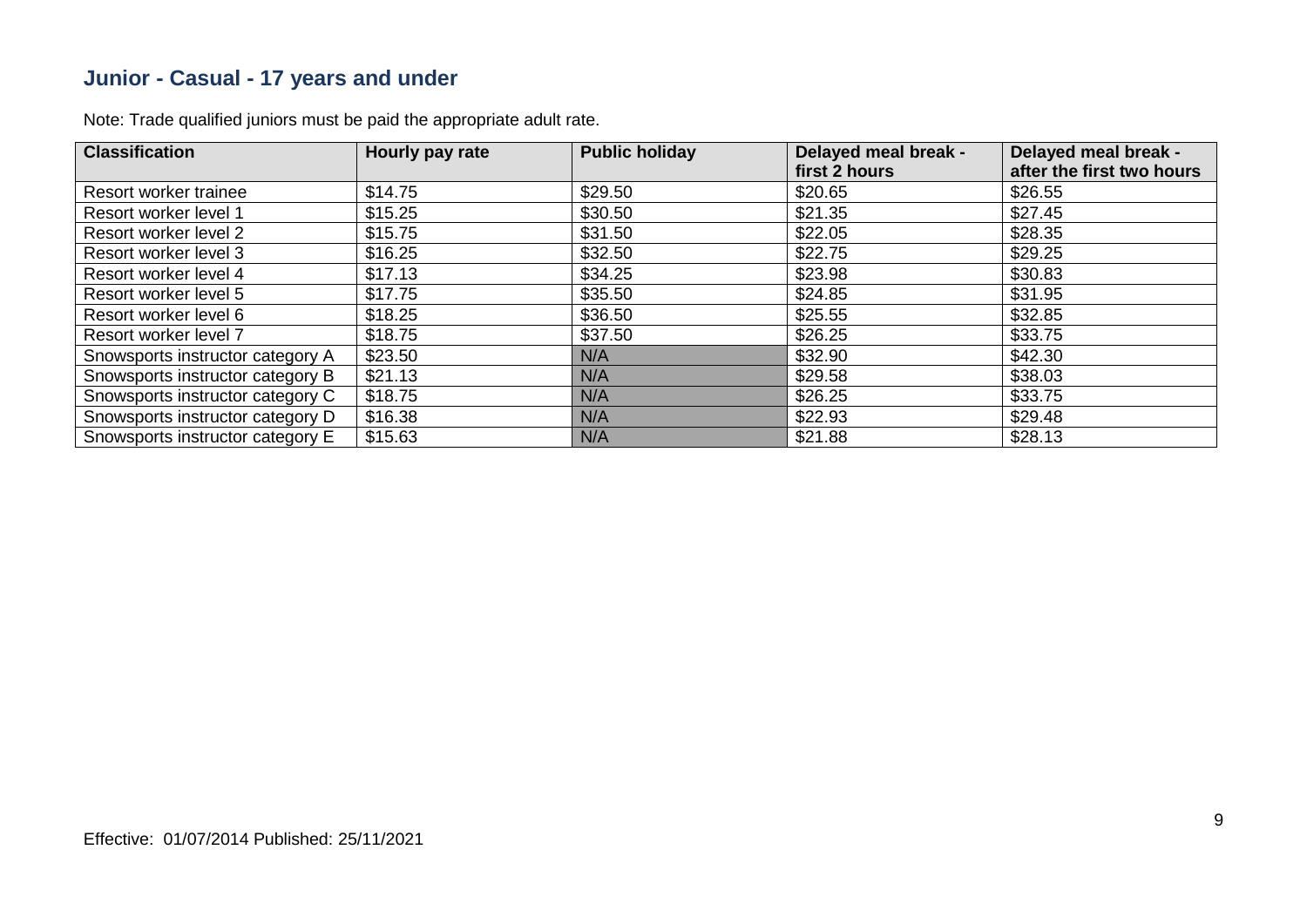#### **Junior - Casual - 18 years**

| <b>Classification</b>            | Hourly pay rate | <b>Public holiday</b> | Delayed meal break - | Delayed meal break -      |
|----------------------------------|-----------------|-----------------------|----------------------|---------------------------|
|                                  |                 |                       | first 2 hours        | after the first two hours |
| Resort worker trainee            | \$16.88         | \$33.75               | \$23.63              | \$30.38                   |
| Resort worker level 1            | \$17.38         | \$34.75               | \$24.33              | \$31.28                   |
| Resort worker level 2            | \$18.00         | \$36.00               | \$25.20              | \$32.40                   |
| Resort worker level 3            | \$18.63         | \$37.25               | \$26.08              | \$33.53                   |
| Resort worker level 4            | \$19.63         | \$39.25               | \$27.48              | \$35.33                   |
| Resort worker level 5            | \$20.25         | \$40.50               | \$28.35              | \$36.45                   |
| Resort worker level 6            | \$20.88         | \$41.75               | \$29.23              | \$37.58                   |
| Resort worker level 7            | \$21.38         | \$42.75               | \$29.93              | \$38.48                   |
| Snowsports instructor category A | \$26.88         | N/A                   | \$37.63              | \$48.38                   |
| Snowsports instructor category B | \$24.13         | N/A                   | \$33.78              | \$43.43                   |
| Snowsports instructor category C | \$21.50         | N/A                   | \$30.10              | \$38.70                   |
| Snowsports instructor category D | \$18.75         | N/A                   | \$26.25              | \$33.75                   |
| Snowsports instructor category E | \$17.88         | N/A                   | \$25.03              | \$32.18                   |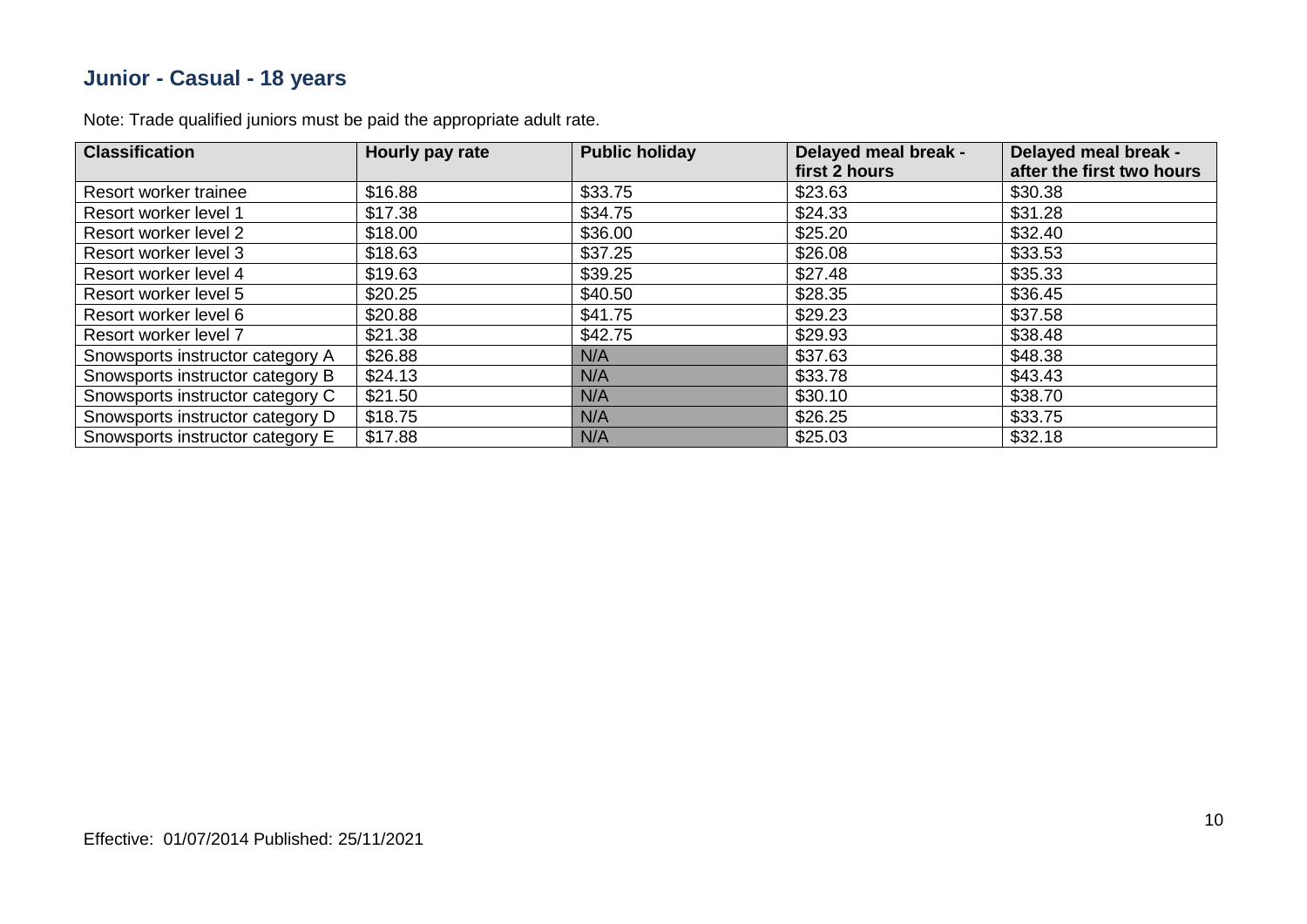#### **Apprentice**

| <b>Classification</b>       | Hourly pay<br>rate | <b>Overtime -</b><br>first 2 hours | <b>Overtime -</b><br>after 2 hours | <b>Public</b><br>holiday | Delayed meal<br>break - first 2<br>hours | <b>Delayed meal</b><br>break - after<br>the first two | <b>Working on</b><br>rostered day<br>off (not part- |
|-----------------------------|--------------------|------------------------------------|------------------------------------|--------------------------|------------------------------------------|-------------------------------------------------------|-----------------------------------------------------|
|                             |                    |                                    |                                    |                          |                                          | hours                                                 | time)                                               |
| Chef - Apprentice 1st year  | \$10.80            | \$16.20                            | \$21.60                            | \$27.00                  | \$16.20                                  | \$21.60                                               | \$16.20                                             |
| Chef - Apprentice 2nd year  | \$12.80            | \$19.20                            | \$25.60                            | \$32.00                  | \$19.20                                  | \$25.60                                               | \$19.20                                             |
| Chef - Apprentice 3rd year  | \$15.70            | \$23.55                            | \$31.40                            | \$39.25                  | \$23.55                                  | \$31.40                                               | \$23.55                                             |
| Chef - Apprentice 4th year  | \$18.60            | \$27.90                            | \$37.20                            | \$46.50                  | \$27.90                                  | \$37.20                                               | \$27.90                                             |
| Other - Apprentice 1st year | \$11.50            | \$17.25                            | \$23.00                            | \$28.75                  | \$17.25                                  | \$23.00                                               | \$17.25                                             |
| Other - Apprentice 2nd year | \$13.60            | \$20.40                            | \$27.20                            | \$34.00                  | \$20.40                                  | \$27.20                                               | \$20.40                                             |
| Other - Apprentice 3rd year | \$16.70            | \$25.05                            | \$33.40                            | \$41.75                  | \$25.05                                  | \$33.40                                               | \$25.05                                             |
| Other - Apprentice 4th year | \$19.80            | \$29.70                            | \$39.60                            | \$49.50                  | \$29.70                                  | \$39.60                                               | \$29.70                                             |

### **Adult apprentice - Started before 1 Jan 2014**

| <b>Classification</b>       | Hourly pay<br>rate | Overtime -<br>first 2 hours | Overtime -<br>after 2 hours | <b>Public</b><br>holiday | Delayed meal<br>break - first 2<br><b>hours</b> | <b>Delayed meal</b><br>break - after<br>the first two<br>hours | <b>Working on</b><br>rostered day<br>off (not part-<br>time) |
|-----------------------------|--------------------|-----------------------------|-----------------------------|--------------------------|-------------------------------------------------|----------------------------------------------------------------|--------------------------------------------------------------|
| Chef - Apprentice 1st year  | \$10.80            | \$16.20                     | \$21.60                     | \$27.00                  | \$16.20                                         | \$21.60                                                        | \$16.20                                                      |
| Chef - Apprentice 2nd year  | \$12.80            | \$19.20                     | \$25.60                     | \$32.00                  | \$19.20                                         | \$25.60                                                        | \$19.20                                                      |
| Chef - Apprentice 3rd year  | \$15.70            | \$23.55                     | \$31.40                     | \$39.25                  | \$23.55                                         | \$31.40                                                        | \$23.55                                                      |
| Chef - Apprentice 4th year  | \$18.60            | \$27.90                     | \$37.20                     | \$46.50                  | \$27.90                                         | \$37.20                                                        | \$27.90                                                      |
| Other - Apprentice 1st year | \$11.50            | \$17.25                     | \$23.00                     | \$28.75                  | \$17.25                                         | \$23.00                                                        | \$17.25                                                      |
| Other - Apprentice 2nd year | \$13.60            | \$20.40                     | \$27.20                     | \$34.00                  | \$20.40                                         | \$27.20                                                        | \$20.40                                                      |
| Other - Apprentice 3rd year | \$16.70            | \$25.05                     | \$33.40                     | \$41.75                  | \$25.05                                         | \$33.40                                                        | \$25.05                                                      |
| Other - Apprentice 4th year | \$19.80            | \$29.70                     | \$39.60                     | \$49.50                  | \$29.70                                         | \$39.60                                                        | \$29.70                                                      |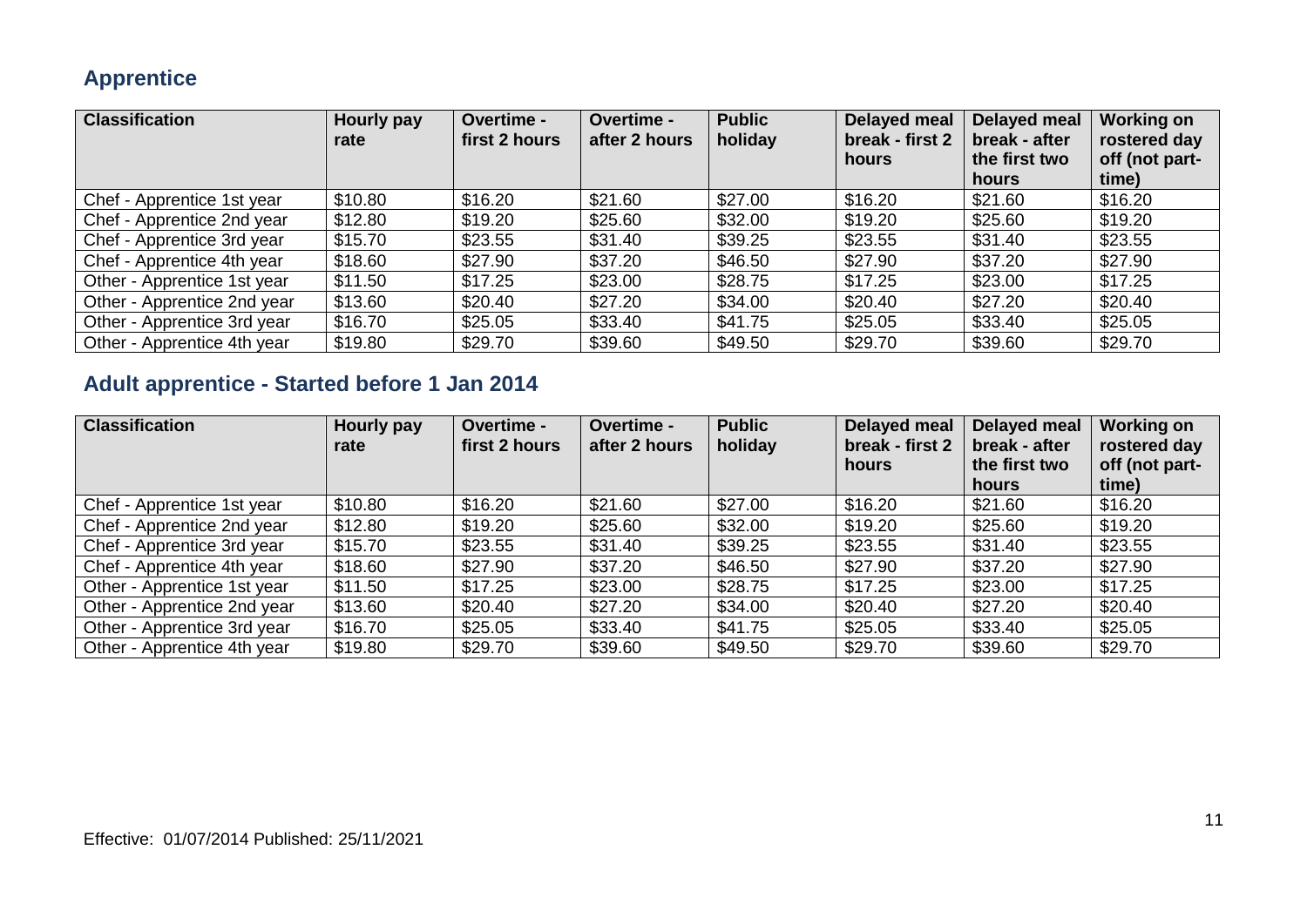### **Adult apprentice - Started after 1 Jan 2014**

| <b>Classification</b>       | Hourly pay<br>rate | <b>Overtime -</b><br>first 2 hours | Overtime -<br>after 2 hours | <b>Public</b><br>holiday | Delayed meal<br>break - first 2<br>hours | Delayed meal<br>break - after<br>the first two | <b>Working on</b><br>rostered day<br>off (not part-<br>time) |
|-----------------------------|--------------------|------------------------------------|-----------------------------|--------------------------|------------------------------------------|------------------------------------------------|--------------------------------------------------------------|
| Chef - Apprentice 1st year  | \$15.70            | \$23.55                            | \$31.40                     | \$39.25                  | \$23.55                                  | hours<br>\$31.40                               | \$23.55                                                      |
|                             |                    |                                    |                             |                          |                                          |                                                |                                                              |
| Chef - Apprentice 2nd year  | \$16.86            | \$25.29                            | \$33.72                     | \$42.15                  | \$25.29                                  | \$33.72                                        | \$25.29                                                      |
| Chef - Apprentice 3rd year  | \$16.86            | \$25.29                            | \$33.72                     | \$42.15                  | \$25.29                                  | \$33.72                                        | \$25.29                                                      |
| Chef - Apprentice 4th year  | \$18.60            | \$27.90                            | \$37.20                     | \$46.50                  | \$27.90                                  | \$37.20                                        | \$27.90                                                      |
| Other - Apprentice 1st year | \$15.70            | \$23.55                            | \$31.40                     | \$39.25                  | \$23.55                                  | \$31.40                                        | \$23.55                                                      |
| Other - Apprentice 2nd year | \$16.86            | \$25.29                            | \$33.72                     | \$42.15                  | \$25.29                                  | \$33.72                                        | \$25.29                                                      |
| Other - Apprentice 3rd year | \$16.86            | \$25.29                            | \$33.72                     | \$42.15                  | \$25.29                                  | \$33.72                                        | \$25.29                                                      |
| Other - Apprentice 4th year | \$19.80            | \$29.70                            | \$39.60                     | \$49.50                  | \$29.70                                  | \$39.60                                        | \$29.70                                                      |